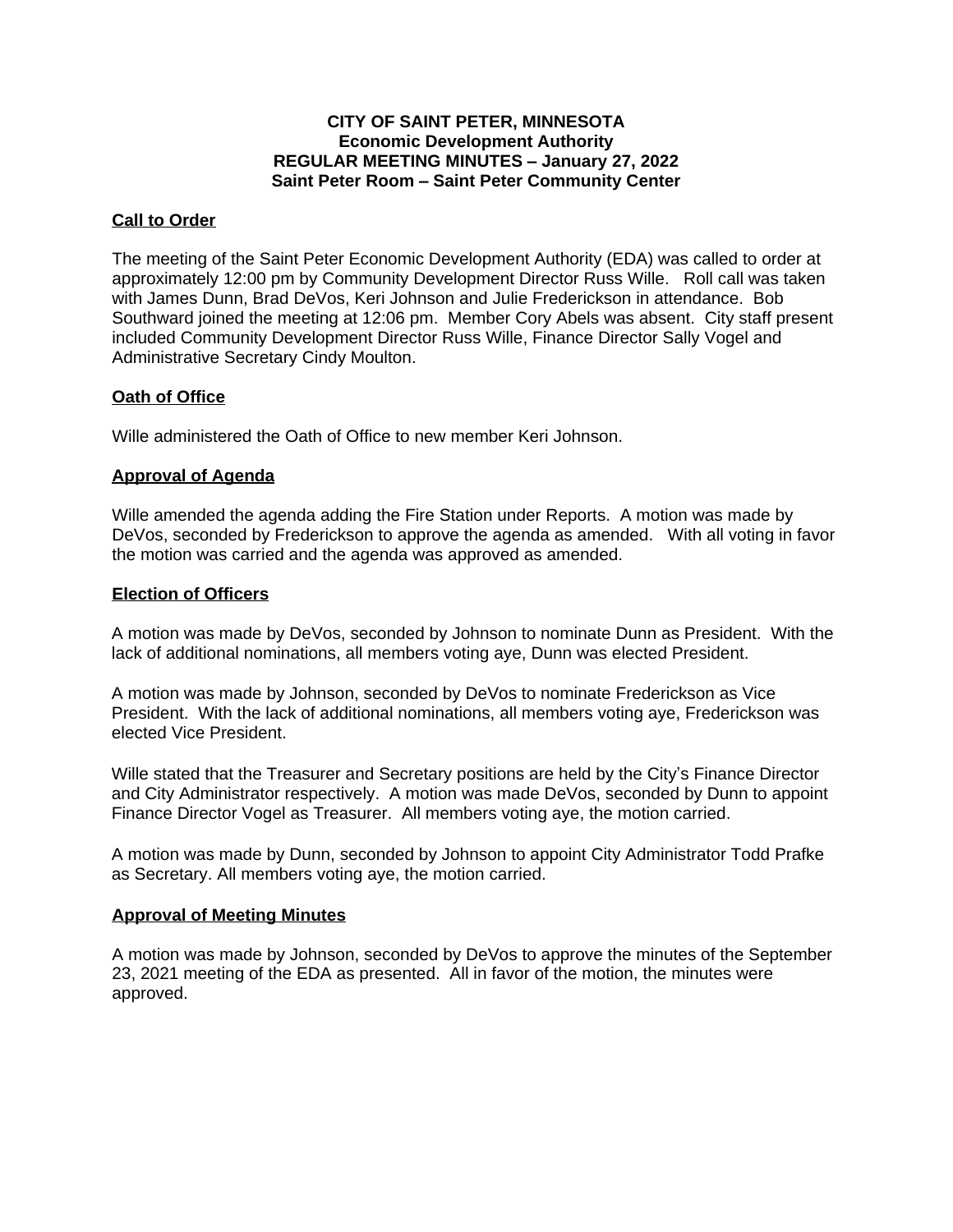## **Accessibility Enhancement Grant Program**

Wille provided a background of the City approved Accessibility Enhancement Grant Program which was developed in 2020. He stated that the program was developed in an attempt to incent the renovations or alterations to the Central Business District properties that enhance the accessibility for those with mobility impairments.

Wille stated that the funds used to finance the grant program were generated from interest collected from the Revolving Loan Fund (RLF). Because of the declining interest collected by the RLF, the funds available for the proposed grants has decreased.

DeVos suggested setting a baseline of \$30,000 for the grants and asking the City Council to make up the difference.

Vogel stated that the RLF has a substantial balance and suggested using some of those funds to fill the gap.

In 2020, three applications were submitted for consideration. The Swedish Kontur, Kind Vet Clinic and Riley-Tanis and Associates were all deemed eligible to participate and automatic door opening systems were installed.

Wille stated that in 2021, nine (9) applications were received and five (5) projects were awarded improvement grants. At the present time, the St. Peter Foot & Ankle Clinic and Arrow Hardware and Paint have had their automatic door systems installed. Given supply shortages, the Red Men Club, Nutters / Cooks & Company and the Nicollet Hotel have been unable to complete their automatic door systems. Once materials are received they will proceed with the installation.

Wille stated that the submitted applications were reviewed by a committee and that one of the major factors in awarding the grants is the traffic generated by the business.

Frederickson said it is hard to grant funds to those businesses that don't generate a lot of traffic. Unfortunately some of the downtown businesses don't get a lot of traffic due to the nature of the business.

Dunn asked if those projects that were not funded would be given special consideration in the 2022 program.

Wille indicated that those businesses are eligible to reapply.

In the previous two years, the program was restricted to those commercial structures within the Central Business District. Wille recommended that the program be expanded to include all commercial structures within Saint Peter.

DeVos liked the idea of expanding the program outside of the Central Business district but felt the downtown businesses should have priority.

A motion was made by DeVos, seconded by Southworth to introduce Resolution No. 2022-01 entitled, "Resolution Recommending that the City Council Establish A Commercial Accessibility Improvement Grant Program To Finance Building Renovations To Enhance Accessibility For